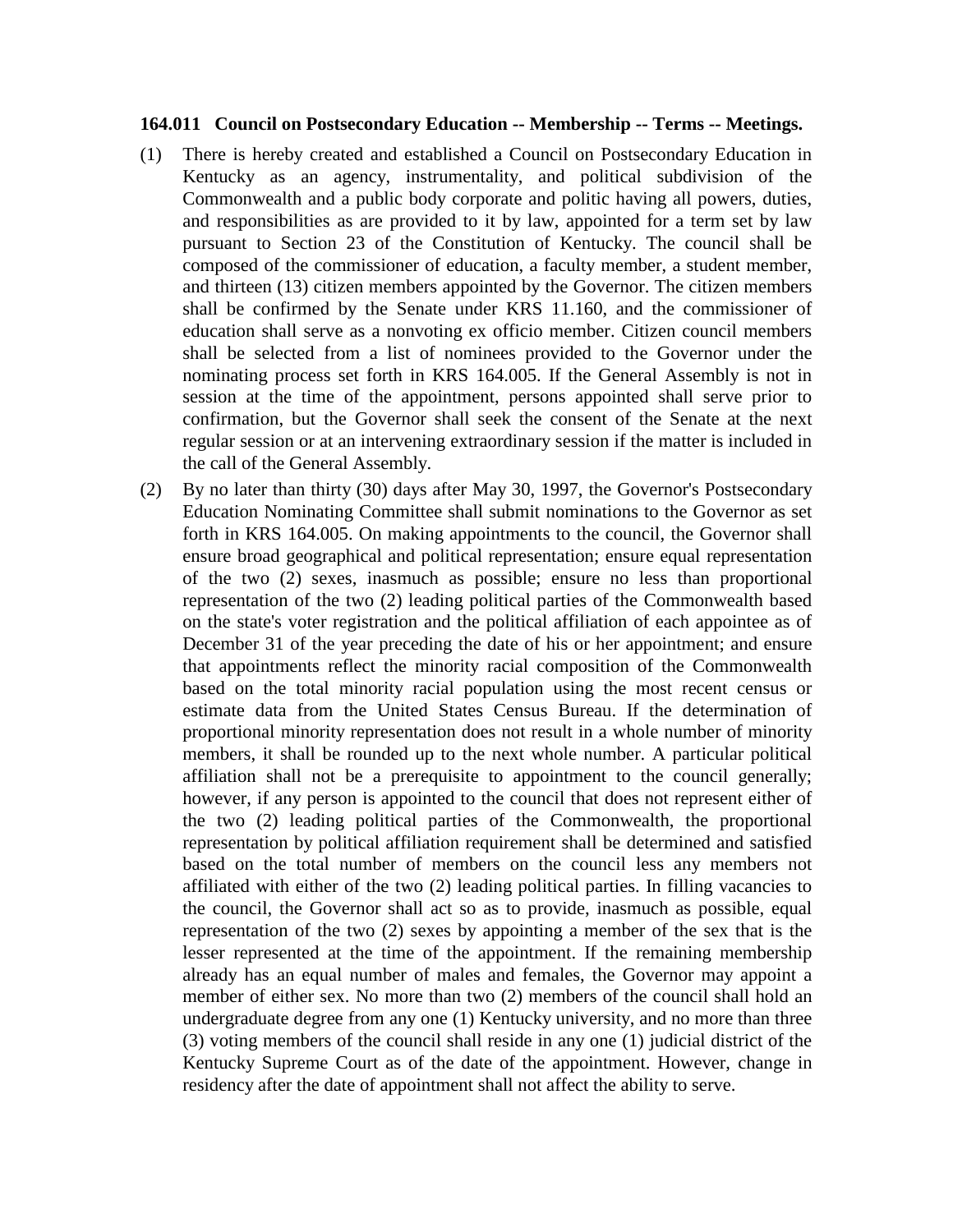- (3) One (1) member shall be a full-time faculty member employed at a state institution of postsecondary education. The faculty member shall be appointed to a four (4) year term by the Governor from a list of three (3) nominees selected and submitted by majority vote of the ten (10) faculty members who serve as faculty representatives of the boards of trustees and boards of regents of the nine (9) postsecondary education institutions.
- (4) One (1) member shall be enrolled as a full-time student at a state institution of postsecondary education and shall be selected annually in the following manner: not later than June 1 of each year the eight (8) student body presidents of the four (4) year state public institutions of higher education, the two (2) student members to the Kentucky Community and Technical College System, and one (1) student body president representing the members of the Association of Independent Kentucky Colleges and Universities shall elect by majority vote three (3) nominees to submit to the Governor. From this list of nominees, the Governor shall appoint a student member.
- (5) In filling any vacancies, the Governor shall ensure the continuing representation upon the council of the broad constituencies as set forth in subsection (2) of this section. Vacancies on the council shall be filled for the unexpired term in accordance with the procedures established for the original appointments.
- (6) Each citizen member shall serve a term of six (6) years unless removed by the Governor for cause, except the initial appointments shall be as follows:
	- (a) Two (2) appointments shall expire December 31, 1997;
	- (b) Three (3) appointments shall expire December 31, 1998;
	- (c) Two (2) appointments shall expire December 31, 1999;
	- (d) Two (2) appointments shall expire December 31, 2000;
	- (e) Two (2) appointments shall expire December 31, 2001; and
	- (f) Two (2) appointments shall expire December 31, 2002.
- (7) Any person, other than the chief state school officer, holding either an elective or appointive state office or who is a member of the governing board of any state university in Kentucky, shall be ineligible for membership or appointment on the council during his term.
- (8) The members of the council shall elect the chair and the vice chair of the council from among the council's membership, and the chair and vice chair shall serve at the pleasure of the council. The vice chair shall serve as chair in the absence of the chair.
- (9) The council shall meet at least quarterly and at other times upon the call of the chair or a majority of the council.
- (10) A quorum shall be a majority of the appointive membership of the council.
- (11) A quorum shall be required to organize and conduct the business of the council, except that an affirmative vote of eight (8) or more appointive members of the entire council shall be required to dismiss from employment the president of the council, and to adopt or amend the state strategic postsecondary education agenda.